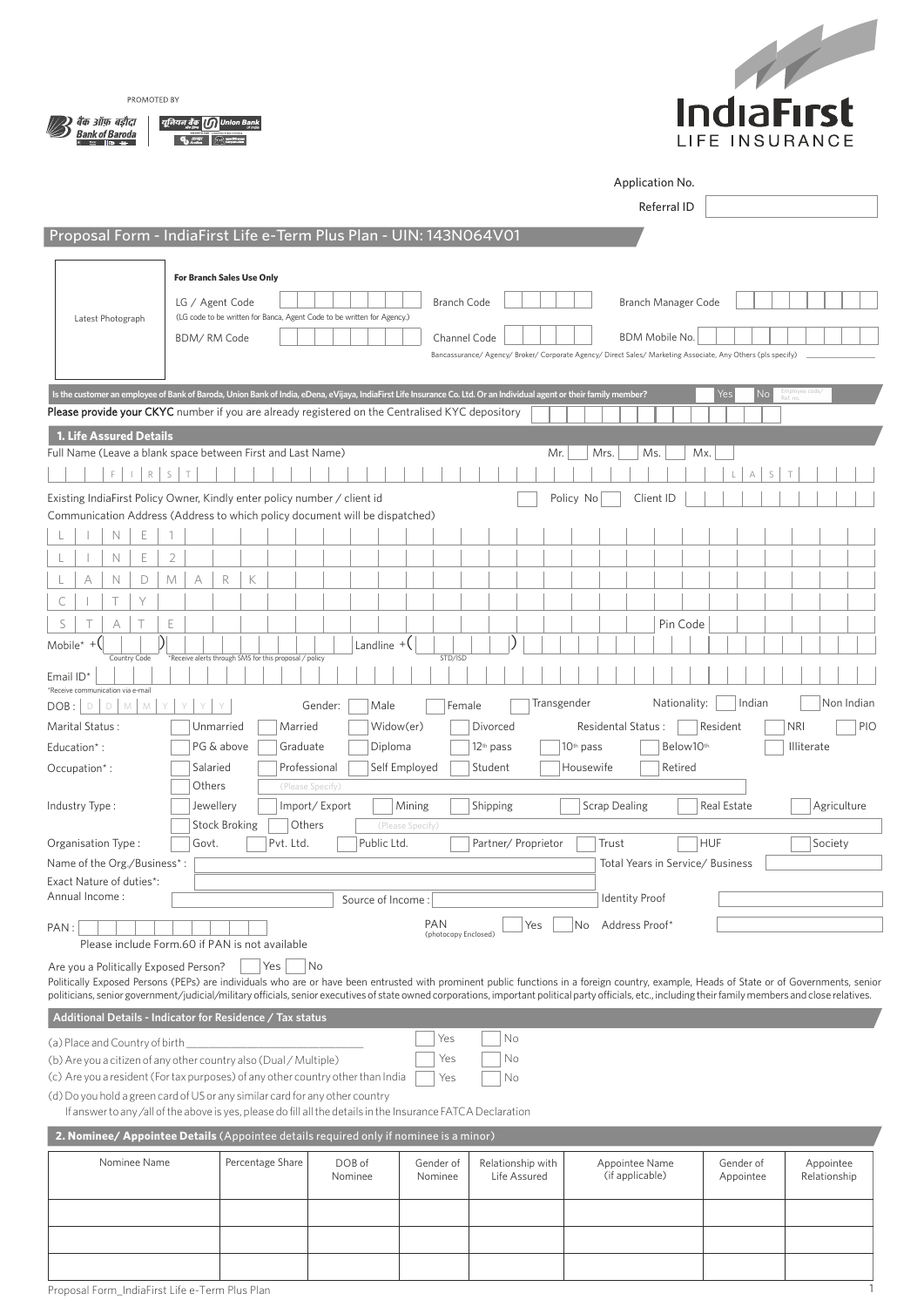## Application No.

| <b>3. Plan Details</b>                                                                                                                                                                                                                                                                                                                                                                                                                                                                  |                                                                                                                                                                                                                                                                                                                                                                                                                                                                                                                                                                                                                                                                     |  |                                                                                                             |                                                                                                                                                                                                                                             |                                        |                                                             |                                                                                                                                                                                               |  |
|-----------------------------------------------------------------------------------------------------------------------------------------------------------------------------------------------------------------------------------------------------------------------------------------------------------------------------------------------------------------------------------------------------------------------------------------------------------------------------------------|---------------------------------------------------------------------------------------------------------------------------------------------------------------------------------------------------------------------------------------------------------------------------------------------------------------------------------------------------------------------------------------------------------------------------------------------------------------------------------------------------------------------------------------------------------------------------------------------------------------------------------------------------------------------|--|-------------------------------------------------------------------------------------------------------------|---------------------------------------------------------------------------------------------------------------------------------------------------------------------------------------------------------------------------------------------|----------------------------------------|-------------------------------------------------------------|-----------------------------------------------------------------------------------------------------------------------------------------------------------------------------------------------|--|
| Plan Name                                                                                                                                                                                                                                                                                                                                                                                                                                                                               |                                                                                                                                                                                                                                                                                                                                                                                                                                                                                                                                                                                                                                                                     |  |                                                                                                             | Policy Term                                                                                                                                                                                                                                 |                                        | Installment Premium                                         | Sum Assured                                                                                                                                                                                   |  |
| IndiaFirst Life e-Term Plus Plan                                                                                                                                                                                                                                                                                                                                                                                                                                                        |                                                                                                                                                                                                                                                                                                                                                                                                                                                                                                                                                                                                                                                                     |  |                                                                                                             |                                                                                                                                                                                                                                             |                                        |                                                             |                                                                                                                                                                                               |  |
| (Please select the appropriate option) *Provide Sum Assured for Accidental Death in case you have chosen Accident Shield Benefit option: subject to maximum of Rs. 1 Crore<br><b>Risk Cover Option</b><br>Life Benefit<br>Income Benefit<br>Accident Shield Benefit*<br>Sum Assured<br>    Critical Illness Protector Benefit<br>  Life Benefit with Voluntary Exit Advantage<br>Disability Shield Benefit                                                                              |                                                                                                                                                                                                                                                                                                                                                                                                                                                                                                                                                                                                                                                                     |  |                                                                                                             |                                                                                                                                                                                                                                             |                                        |                                                             |                                                                                                                                                                                               |  |
| <b>Add-on Benefit</b>                                                                                                                                                                                                                                                                                                                                                                                                                                                                   | Life Protect Benefit - Increasing Cover Option □ Life Protect Benefit - Decreasing Cover Option □ Life Protect Benefit - Life Stage Balance Cover Option<br><b>Premium Break Option</b>                                                                                                                                                                                                                                                                                                                                                                                                                                                                             |  |                                                                                                             |                                                                                                                                                                                                                                             |                                        |                                                             |                                                                                                                                                                                               |  |
|                                                                                                                                                                                                                                                                                                                                                                                                                                                                                         | <b>Death Benefit Option</b><br>□Lump Sum<br>Income (5 Years)                                                                                                                                                                                                                                                                                                                                                                                                                                                                                                                                                                                                        |  |                                                                                                             |                                                                                                                                                                                                                                             |                                        |                                                             |                                                                                                                                                                                               |  |
| Disability/Critical Illness Benefit Option <sup>1</sup>                                                                                                                                                                                                                                                                                                                                                                                                                                 |                                                                                                                                                                                                                                                                                                                                                                                                                                                                                                                                                                                                                                                                     |  | Lump Sum                                                                                                    | Income (5 Years)                                                                                                                                                                                                                            |                                        |                                                             |                                                                                                                                                                                               |  |
|                                                                                                                                                                                                                                                                                                                                                                                                                                                                                         |                                                                                                                                                                                                                                                                                                                                                                                                                                                                                                                                                                                                                                                                     |  | (1-Only applicable for Disability Shield Benefit and Critical Illness Protector Benefit)                    |                                                                                                                                                                                                                                             |                                        |                                                             |                                                                                                                                                                                               |  |
| 4. Premium Frequency:                                                                                                                                                                                                                                                                                                                                                                                                                                                                   | Single                                                                                                                                                                                                                                                                                                                                                                                                                                                                                                                                                                                                                                                              |  | Half Yearly<br>Yearly<br>* ECS/DD with cancel cheque copy and DD mandate should be verified by bank branch. | Quarterly                                                                                                                                                                                                                                   | *Monthly (Only ECS/ Direct debit).     | Renewal Premium Payment Options : 1. *Standing Instructions | 2. Cheque                                                                                                                                                                                     |  |
|                                                                                                                                                                                                                                                                                                                                                                                                                                                                                         | Note: Any cash/cheque/DD payment made towards first or renewal premium is deemed to be received by "IndiaFirst Life Insurance Company Ltd." only when the same has been received<br>by any of its offices or its authorised banking partners or collection point and after an official printed receipt is issued by the Company. Cheques must be drawn only in favour of IndiaFirst<br>Life Insurance Company Ltd. (Application no. for first premium/ policy no. for renewal premium should be written behind the cheque). Note: The collections points/ centers for<br>accepting payment in cash/cheque/DD will be as specified by the Company from time to time. |  |                                                                                                             |                                                                                                                                                                                                                                             |                                        |                                                             |                                                                                                                                                                                               |  |
| any statement in this regard.                                                                                                                                                                                                                                                                                                                                                                                                                                                           |                                                                                                                                                                                                                                                                                                                                                                                                                                                                                                                                                                                                                                                                     |  |                                                                                                             |                                                                                                                                                                                                                                             |                                        |                                                             | Third Party payment: I hereby declare that the payment mode as availed by me under my policy belongs to me and I take sole responsibility for the same in respect of any incorrectness of     |  |
| 5. Benefit Payment Mode (Choose any one mode only)                                                                                                                                                                                                                                                                                                                                                                                                                                      |                                                                                                                                                                                                                                                                                                                                                                                                                                                                                                                                                                                                                                                                     |  |                                                                                                             |                                                                                                                                                                                                                                             |                                        |                                                             |                                                                                                                                                                                               |  |
| to use any alternative payout option.                                                                                                                                                                                                                                                                                                                                                                                                                                                   |                                                                                                                                                                                                                                                                                                                                                                                                                                                                                                                                                                                                                                                                     |  |                                                                                                             |                                                                                                                                                                                                                                             |                                        |                                                             | Mode selected will be used by the Company to pay the Life Assured according to the terms of the plan. If none of the below electronic payout option is chosen, the Company reserves the right |  |
| <b>IECS</b>                                                                                                                                                                                                                                                                                                                                                                                                                                                                             | Direct Credit (Bank of Baroda & UBI)                                                                                                                                                                                                                                                                                                                                                                                                                                                                                                                                                                                                                                |  | <b>NEFT</b>                                                                                                 | Bank Name:                                                                                                                                                                                                                                  |                                        |                                                             |                                                                                                                                                                                               |  |
| Account Type                                                                                                                                                                                                                                                                                                                                                                                                                                                                            | Current   Savings                                                                                                                                                                                                                                                                                                                                                                                                                                                                                                                                                                                                                                                   |  | Branch Name:                                                                                                |                                                                                                                                                                                                                                             |                                        | Bank Account No.:                                           |                                                                                                                                                                                               |  |
| MICR:                                                                                                                                                                                                                                                                                                                                                                                                                                                                                   |                                                                                                                                                                                                                                                                                                                                                                                                                                                                                                                                                                                                                                                                     |  | (Mandatory for ECS mode)                                                                                    | <b>IFSC</b> Code:                                                                                                                                                                                                                           |                                        |                                                             | (Mandatory for NEFT mode)                                                                                                                                                                     |  |
| Customer's Name as per the Bank Account.:                                                                                                                                                                                                                                                                                                                                                                                                                                               |                                                                                                                                                                                                                                                                                                                                                                                                                                                                                                                                                                                                                                                                     |  |                                                                                                             |                                                                                                                                                                                                                                             |                                        |                                                             |                                                                                                                                                                                               |  |
| Please provide a cancelled copy of your cheque if any of the above option is selected<br>Disclaimer: In case of non credit to my bank account with/without assigning any reasons thereof or if the transaction is delayed or not credited at all for reasons of incomplete/incorrect<br>information, I will not hold IndiaFirst Life Insurance Co. Ltd. responsible. Further, the Company reserves the right to use any alternative payout option including demand draft/payable at par |                                                                                                                                                                                                                                                                                                                                                                                                                                                                                                                                                                                                                                                                     |  |                                                                                                             |                                                                                                                                                                                                                                             |                                        |                                                             |                                                                                                                                                                                               |  |
|                                                                                                                                                                                                                                                                                                                                                                                                                                                                                         | cheque in spite of opting for the direct credit option.<br>6. Details of life insurance policies held/ proposals applied with life insurance companies (including existing policies with IndiaFirst Life Insurance Co. Ltd.)                                                                                                                                                                                                                                                                                                                                                                                                                                        |  |                                                                                                             |                                                                                                                                                                                                                                             |                                        |                                                             |                                                                                                                                                                                               |  |
|                                                                                                                                                                                                                                                                                                                                                                                                                                                                                         |                                                                                                                                                                                                                                                                                                                                                                                                                                                                                                                                                                                                                                                                     |  |                                                                                                             | Have you ever applied for life insurance policies with IndiaFirst Life Insurance Co. Ltd and with other insurers?<br>If yes, please give full details below, with present status and terms of acceptance for all proposals/policies applied |                                        |                                                             | No<br>Yes                                                                                                                                                                                     |  |
| <b>Name of Life to be</b><br><b>Assured</b>                                                                                                                                                                                                                                                                                                                                                                                                                                             | <b>Name of the</b><br>Company                                                                                                                                                                                                                                                                                                                                                                                                                                                                                                                                                                                                                                       |  | Policy/<br>Proposal No.                                                                                     | <b>Annual Premium</b>                                                                                                                                                                                                                       | <b>Sum Assured</b><br>including riders | Year of<br><b>Commencement</b>                              | <b>Present Status and Terms of Acceptance</b>                                                                                                                                                 |  |
|                                                                                                                                                                                                                                                                                                                                                                                                                                                                                         |                                                                                                                                                                                                                                                                                                                                                                                                                                                                                                                                                                                                                                                                     |  |                                                                                                             |                                                                                                                                                                                                                                             |                                        |                                                             | Standard<br>Rated up<br>Declined <sup>®</sup>                                                                                                                                                 |  |
|                                                                                                                                                                                                                                                                                                                                                                                                                                                                                         |                                                                                                                                                                                                                                                                                                                                                                                                                                                                                                                                                                                                                                                                     |  |                                                                                                             |                                                                                                                                                                                                                                             |                                        |                                                             | Postponed<br>Rejected <sup>®</sup><br>Lapsed                                                                                                                                                  |  |
|                                                                                                                                                                                                                                                                                                                                                                                                                                                                                         |                                                                                                                                                                                                                                                                                                                                                                                                                                                                                                                                                                                                                                                                     |  |                                                                                                             |                                                                                                                                                                                                                                             |                                        |                                                             | Standard<br>Declined<br>Rated up<br>Postponed<br>Lapsed<br>Rejected                                                                                                                           |  |
|                                                                                                                                                                                                                                                                                                                                                                                                                                                                                         |                                                                                                                                                                                                                                                                                                                                                                                                                                                                                                                                                                                                                                                                     |  |                                                                                                             |                                                                                                                                                                                                                                             |                                        |                                                             | "Declined - Non acceptance of cases by Insurer due to medical reasons, "Rejected - Non acceptance of cases by Insurer due to any reason other than medical reasons.                           |  |
| Please mention reason incase policy is other than standard:                                                                                                                                                                                                                                                                                                                                                                                                                             |                                                                                                                                                                                                                                                                                                                                                                                                                                                                                                                                                                                                                                                                     |  |                                                                                                             |                                                                                                                                                                                                                                             |                                        |                                                             |                                                                                                                                                                                               |  |
|                                                                                                                                                                                                                                                                                                                                                                                                                                                                                         |                                                                                                                                                                                                                                                                                                                                                                                                                                                                                                                                                                                                                                                                     |  |                                                                                                             | Additional sheets with relevant details signed by the life to be assured may be added if space is insufficient.                                                                                                                             |                                        |                                                             |                                                                                                                                                                                               |  |
| 7. Life to be Assured's Family History (Please tick Yes or No)                                                                                                                                                                                                                                                                                                                                                                                                                          |                                                                                                                                                                                                                                                                                                                                                                                                                                                                                                                                                                                                                                                                     |  |                                                                                                             |                                                                                                                                                                                                                                             |                                        |                                                             |                                                                                                                                                                                               |  |
| cholesterol, cancer, or any hereditary disease? If yes, please give full details below:                                                                                                                                                                                                                                                                                                                                                                                                 |                                                                                                                                                                                                                                                                                                                                                                                                                                                                                                                                                                                                                                                                     |  |                                                                                                             |                                                                                                                                                                                                                                             | Yes                                    | No                                                          | Have either of your parents or any brothers or sisters suffered from or died due to any of the following conditions: Heart problems, diabetes, stroke, hypertension, raised                   |  |
| <b>Family Members</b>                                                                                                                                                                                                                                                                                                                                                                                                                                                                   |                                                                                                                                                                                                                                                                                                                                                                                                                                                                                                                                                                                                                                                                     |  | <b>Current Age</b>                                                                                          |                                                                                                                                                                                                                                             | If Alive, Illness, if any              | Age at death                                                |                                                                                                                                                                                               |  |
|                                                                                                                                                                                                                                                                                                                                                                                                                                                                                         |                                                                                                                                                                                                                                                                                                                                                                                                                                                                                                                                                                                                                                                                     |  |                                                                                                             |                                                                                                                                                                                                                                             |                                        |                                                             |                                                                                                                                                                                               |  |

| <b>Family Members</b> | <b>Current Age</b> | If Alive, Illness, if any | Age at death |  |
|-----------------------|--------------------|---------------------------|--------------|--|
| Father                |                    |                           |              |  |
| Mother                |                    |                           |              |  |
| Brother/Sister        |                    |                           |              |  |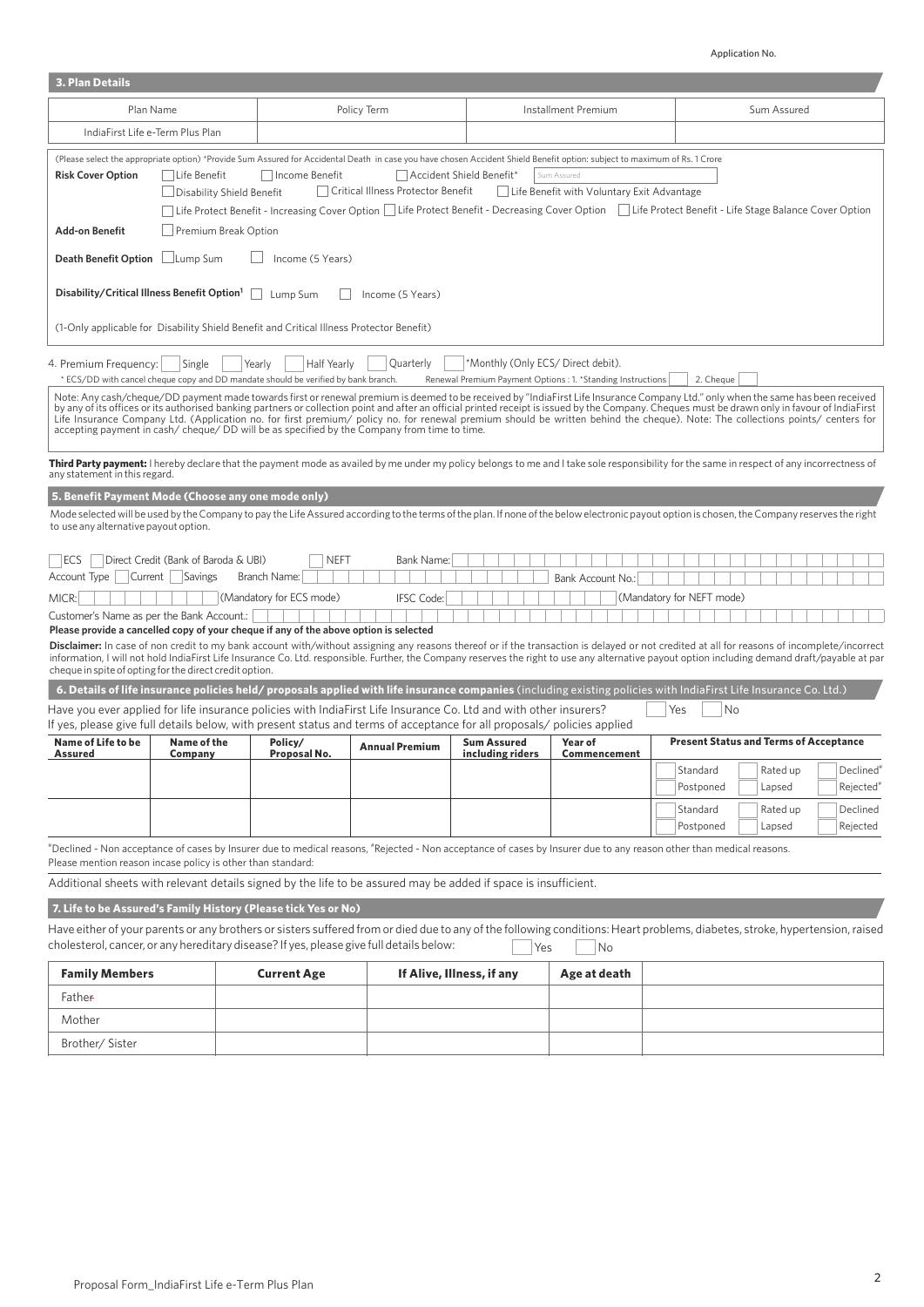|                   | Application No.                                                                                                                                                                                                                                                                                                                                                                                                                                                                                                                                 |                  |
|-------------------|-------------------------------------------------------------------------------------------------------------------------------------------------------------------------------------------------------------------------------------------------------------------------------------------------------------------------------------------------------------------------------------------------------------------------------------------------------------------------------------------------------------------------------------------------|------------------|
|                   | 8. Lifestyle questions and personal medical history of the Life to be Assured (If 'Yes', please encircle) the activity/ailment/disease)                                                                                                                                                                                                                                                                                                                                                                                                         |                  |
|                   | Non disclosures of facts will highly impact claim settlement                                                                                                                                                                                                                                                                                                                                                                                                                                                                                    |                  |
| a) Height in cm:  | Weight in kg:<br>Feet<br>inches:                                                                                                                                                                                                                                                                                                                                                                                                                                                                                                                |                  |
| b)                | Have you taken part, or do you have plans to take part, in any hazardous/dangerous activity / occupations such as working at heights, underground or offshore,<br>using explosives, ballooning, mountain cycling, motorbike racin<br>sailing, skiing, weight lifting, white water rafting, wrestling and/ or flying other than as a fare paying passenger on a licensed service or any other hazardous/<br>dangerous activity which is not listed. If yes, please provide details in the special questionnaire which your advisor will provide. | Yes<br>No        |
| c)                | Are you currently or do you intend to live or travel outside India for more than six months in a financial year? If yes, please provide full details of countries to<br>be visited the purpose of visit and duration                                                                                                                                                                                                                                                                                                                            | Yes<br>No.       |
| d)                | Have you consumed tobacco or tobacco related products in the past 12 months? If yes, please indicate in which form:<br>Cigarettes<br>Beedi<br>Chew<br>Gutka<br>Quantity per day                                                                                                                                                                                                                                                                                                                                                                 | Yes<br>No        |
|                   | e) Do you consume any form of alcohol? If yes, what type?<br>Beer<br>Wine<br>Hard liquor<br>Quantity per week (in ML)                                                                                                                                                                                                                                                                                                                                                                                                                           | Yes<br>No        |
| f)                | Are you currently taking any medication or drugs, other than for minor conditions, (e.g. cold and flu), either prescribed or not prescribed by a doctor, or have<br>you suffered from any illness, disorder, disability or injury during the past 5 years which has required any form of medical or specialised examination (including<br>chest x-rays, gynecological investigations, pap smear, or blood tests), consultation, hospitalisation or surgery?                                                                                     | Yes<br>No        |
| g)                | Do you have any congenital/birth defects, pain or problems in the back, spine, muscles or joint, arthritis, gout, severe injury or other physical disability and have you been incapable of working/attending the school durin<br>attending school? Please ignore normal pregnancy.                                                                                                                                                                                                                                                             | Yes<br>No        |
|                   | h). Do you suffer from or ever had any medical ailments such as diabetes, high blood pressure, cancer, respiratory disease (including asthma), kidney or liver disease,<br>stroke, any blood disorder, heart problems?                                                                                                                                                                                                                                                                                                                          | Yes<br>No        |
| i)                | Do you suffer from or ever had any medical ailments such as Hepatitis B or C, or tuberculosis, psychiatric disorder, depression, colitis, or any other stomach problems,<br>thyroid disorders, reproductive organs, HIV AIDS or a related infection?                                                                                                                                                                                                                                                                                            | Yes<br>No        |
| i)                | Do you suffer from or ever had any medical ailments such as tumor growth, prostrate disorder, disorder of skin or lymph glands, multiple sclerosis, epilepsy, tremor,<br>numbness, double vision or giddiness, speech defect, paralysis?                                                                                                                                                                                                                                                                                                        | Yes<br>No        |
|                   | k) Have you ever been advised/had a surgery or any medical investigations such as X-ray, CT scan, mammogram, pap smear etc?                                                                                                                                                                                                                                                                                                                                                                                                                     | Yes<br>No        |
| $\vert$ )         | Have you ever suffered from drug/narcotics or alcohol addiction or been advised by a doctor to reduce your alcohol/tobacco consumption?                                                                                                                                                                                                                                                                                                                                                                                                         | Yes<br>No        |
|                   | m) In the last 5 years, have you been treated, are currently undergoing or have been advised for treatment from a doctor or specialist or undergone any cardiological,<br>radiology or pathological tests (excluding routine check ups)?                                                                                                                                                                                                                                                                                                        | Yes<br>No        |
|                   | n) Have you ever been convicted for any Criminal convictions/activities/offences In India or Abroad?                                                                                                                                                                                                                                                                                                                                                                                                                                            | <b>Yes</b><br>No |
|                   | o) Has your weight altered (Gain/Loss) by more than 5 kgs. in the last 1 years?                                                                                                                                                                                                                                                                                                                                                                                                                                                                 | Yes<br>No        |
|                   | If yes, please mention weight gain (in Kgs)<br>or Loss<br>(in Kgs)                                                                                                                                                                                                                                                                                                                                                                                                                                                                              |                  |
|                   | Reason for Gain / Loss<br>p) Is your occupation associated with any specific hazards which would render you susceptible to any injury or illness, (e.g. chemical factory, mines, explosives, corrosive                                                                                                                                                                                                                                                                                                                                          |                  |
| chemicals, etc.?) |                                                                                                                                                                                                                                                                                                                                                                                                                                                                                                                                                 | Yes<br>No        |
|                   | q) Have you ever or are you currently suffering from any other disease, disorder & illness, impairment or disability or any surgery not mentioned in the application form?                                                                                                                                                                                                                                                                                                                                                                      | Yes<br>No        |
|                   | 9. If you have answered Yes, to any of the questions between 8(f) and 8(q) please provide details here                                                                                                                                                                                                                                                                                                                                                                                                                                          |                  |
| Question no.      | For question No. 8(f) to 8(q) provide complete details including health condition, date of diagnosis, treatment prescribed, name/address of doctor, if applicable                                                                                                                                                                                                                                                                                                                                                                               |                  |
|                   | 10. For Female Life to be Assured only                                                                                                                                                                                                                                                                                                                                                                                                                                                                                                          |                  |
|                   | a) Are you pregnant at present?   Yes<br>$D$ $D$ $M$ $M$<br>$\sqrt{N}$ If ves duration in weeks<br>b) Date of last delivery                                                                                                                                                                                                                                                                                                                                                                                                                     |                  |
|                   | c) Please state any complications during pregnancy?                                                                                                                                                                                                                                                                                                                                                                                                                                                                                             |                  |
|                   | <b>11. Insurance Repository</b>                                                                                                                                                                                                                                                                                                                                                                                                                                                                                                                 |                  |
|                   | Existing e - Insurance Account (e-IA) holder, please provide the e IA and IR name                                                                                                                                                                                                                                                                                                                                                                                                                                                               |                  |
|                   |                                                                                                                                                                                                                                                                                                                                                                                                                                                                                                                                                 |                  |
| E IA Number       |                                                                                                                                                                                                                                                                                                                                                                                                                                                                                                                                                 |                  |
| IR Name           |                                                                                                                                                                                                                                                                                                                                                                                                                                                                                                                                                 |                  |
|                   | Open New e - Insurance Account - Please choose the repository from the below                                                                                                                                                                                                                                                                                                                                                                                                                                                                    |                  |
| <b>IR Code</b>    | <b>IR Name</b>                                                                                                                                                                                                                                                                                                                                                                                                                                                                                                                                  |                  |
| 01.               | NSDL Database Management Limited                                                                                                                                                                                                                                                                                                                                                                                                                                                                                                                |                  |
| 02.               | Central Insurance Repository Limited                                                                                                                                                                                                                                                                                                                                                                                                                                                                                                            |                  |
| 04.               | Karvy Insurance Repository Limited                                                                                                                                                                                                                                                                                                                                                                                                                                                                                                              |                  |
| 05.               | <b>CAMS Repository Service Limited</b>                                                                                                                                                                                                                                                                                                                                                                                                                                                                                                          |                  |
|                   | 12. Declaration by Life to be Assured                                                                                                                                                                                                                                                                                                                                                                                                                                                                                                           |                  |
|                   | I/we have understood the questions in the proposal form and I/we have answered them truthfully, completely and correctly. I/we further declare that I/we have not withheld any material                                                                                                                                                                                                                                                                                                                                                         |                  |
|                   | tact or information which may affect the decision of IndiaFirst Life Insurance Company Limited (Hereafter called the "Company") in underwriting the risk, and the information provided by me                                                                                                                                                                                                                                                                                                                                                    |                  |

Limited (Hereafter called the "Company") in underwriting the risk, and the information provided by me , us in the proposal form, the supplementary documents and information provided to the medical examiner in case of being medically examined will form the basis of the contract between me/us<br>and the Company and in case of fra I / we hereby authorize and direct any doctor, hospital, or employer (past and present) to disclose to the Company any information relating to my present state of health, past health history and I / we hereby authorize and nature of work performed by me / us. I / we undertake to undergo all medicals as may be required by the Company to assess the risk and grant the insurance. I / we further agree that if after the date of submission of the proposal but before the issuance of policy (i) there is an adverse change in my / us occupation, financial condition, health condition which will affect the decision of the Company in underwriting risk or (ii) if a proposal for assurance or an application for revival of the policy on my / our life or the life to be assured made to any insurer is withdrawn or dropped,<br>deferred, declined or acc this on my / our part may render this assurance invalid and the policy will be dealt in accordance with section 45 of the Insurance Act, 1938 as amended from time to time. I / we understand that the cover applied for under this application will commence after approval of my application and receipt of the required premium by the Company. I / we, hereby declare that the premium have<br>not been generated from proceeds withdrawal of this application by me post undergoing medicals or part thereof, the Company shall return the premium deposit after deducting the expenses incurred on the medical test/examination, if any.

**I hereby give my consent to the Company to carry out due diligence in respect of information, as provided by me in the proposal form, including AML-eKYC verification, and also to store/share the data/information with government agencies/ statutory authorities/ entities as authorized by the regulator – IRDAI for necessary verification purposes and/or policy servicing purpose.**

**NRI/PIO declaration:** By providing consent through OTP on the application form I hereby confirm that NRI/PIO details provided by me / us in the questionnaire are correct and to the best of my knowledge. By feeding in the said number in the system, you hereby acknowledge the above declaration in its entirety and the same would create a legally binding agreement between the Company and You.

**Digital Policy Document declaration:** I hereby give my consent to receive all communications and policy document via email from IndiaFirst Life Insurance Company Limited.